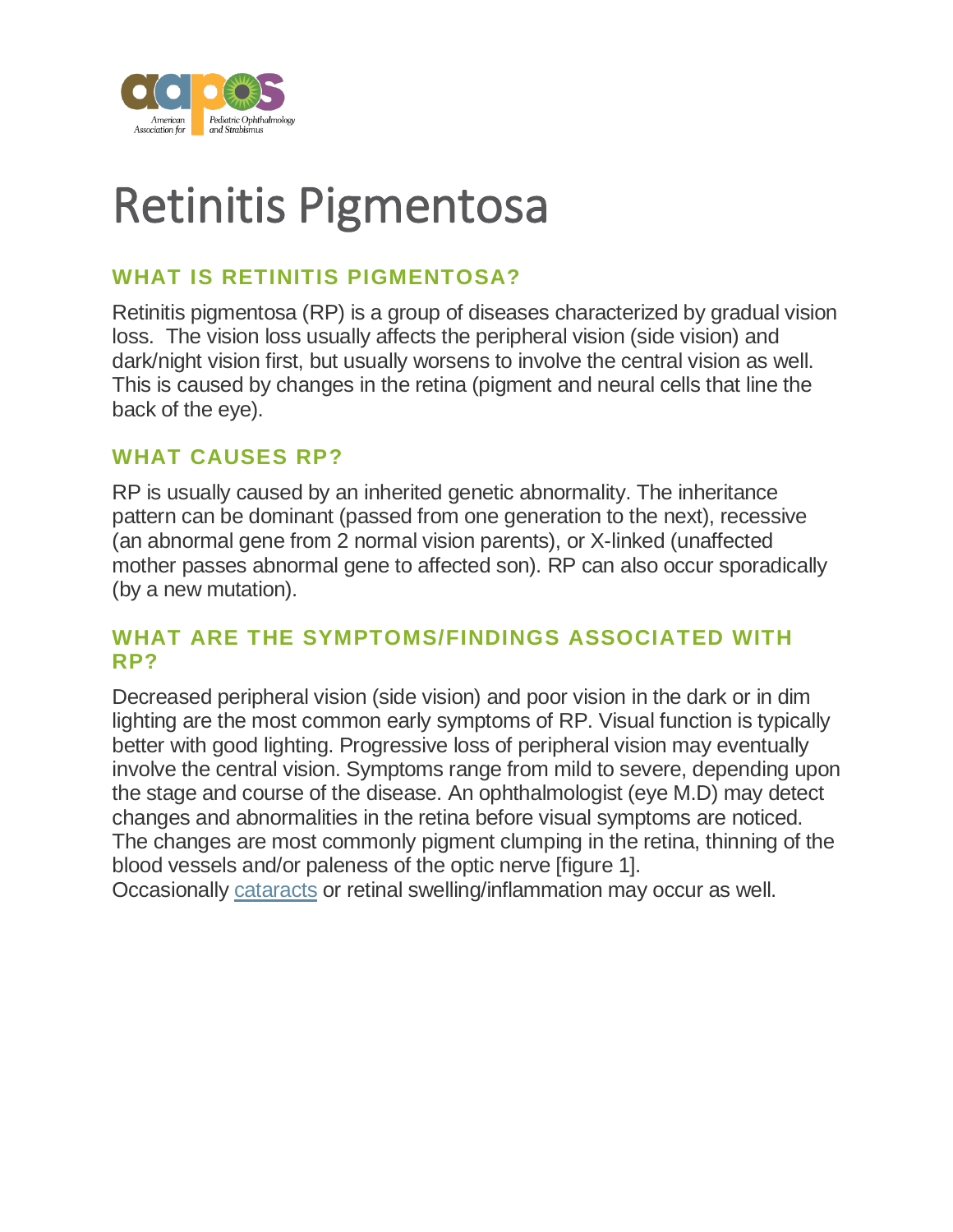



**Fig. 1:** Retinal appearance in retinitis pigmentosa.

### **WHAT TESTS CAN BE PERFORMED TO CONFIRM THE DIAGNOSIS?**

The Eye MD may perform an electroretinogram (ERG) in the office, lab or operating room outfitted with special equipment. Electrodes are placed on the skin and cornea to measure the electrical response of the retinal cells to a flash of light. A visual field test is often performed at least once per year to assess the peripheral vision. Dark adaptation and molecular analysis (blood sample) for genetic abnormalities are less frequently administered tests. However, genetic testing is becoming more widely available.

# **ARE THERE OTHER ABNORMALITIES IN CHILDREN WITH RP?**

RP is usually an isolated finding. However, RP can be associated with other systemic abnormalities including hearing loss (Usher Syndrome).

## **HOW DOES THE DISEASE PROGRESS?**

The age of onset and progression of RP is extremely variable. Some affected people maintain good vision into the 5th or 6th decade, while others have profound vision loss early in life. It is important to have serial exams with an ophthalmologist to maximize vision and provide resources for help and support.

## **ARE THERE ANY TREATMENTS FOR RP?**

Although there is no cure, serial examinations and treatment (by an Eye MD) of refractive error by glasses, removal of visually significant cataracts, and treatment of any retinal swelling of the retina will help maintain the best possible vision. There are also many low vision aids that can be useful. Vitamin